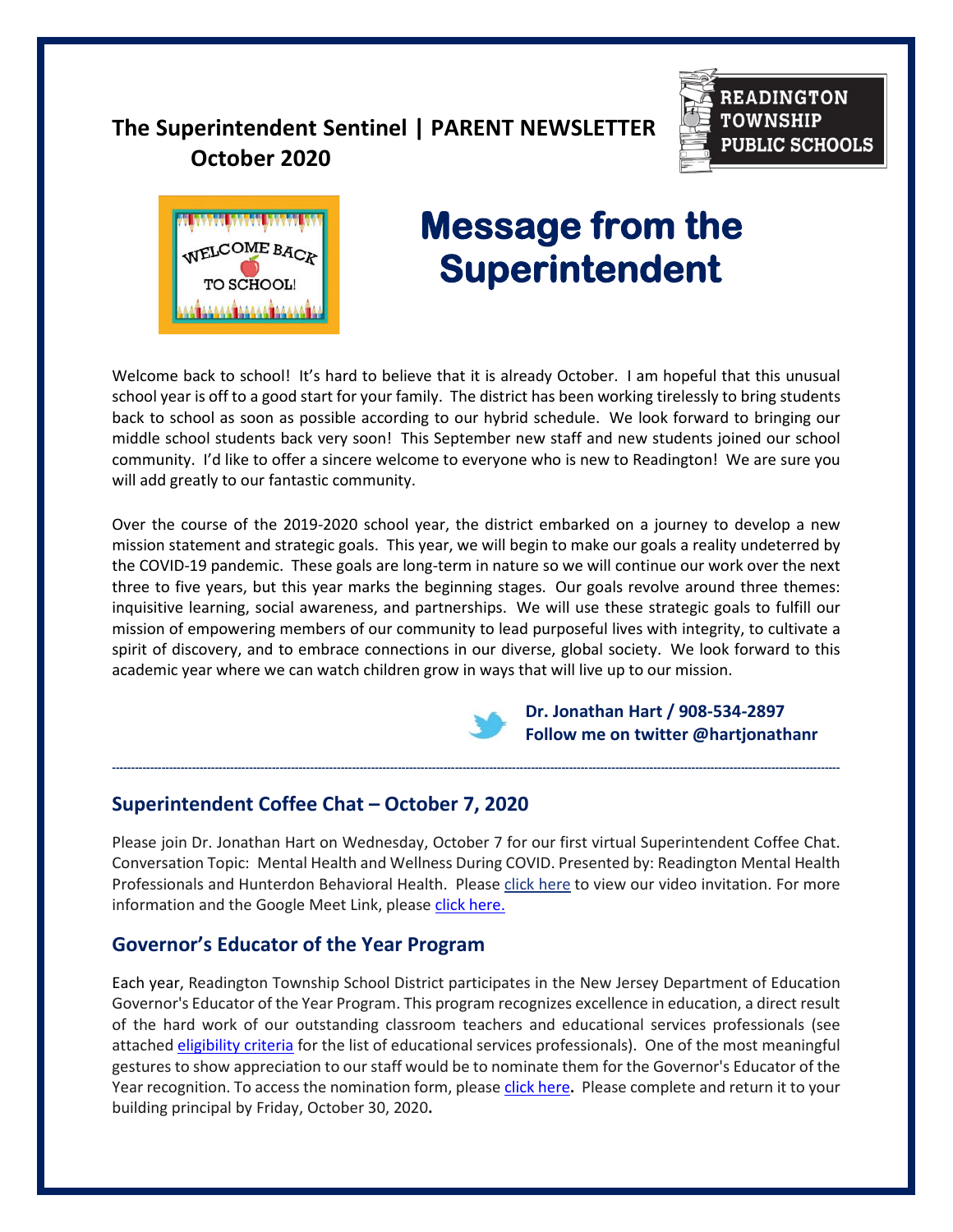## **Curriculum Corner The Importance of an At-Home Learning Environment**

Dr. Stacey Brown, Supervisor of Humanities and Ms. Sarah Pauch, Supervisor of Math, Science & Technology

Creating a productive learning environment is something that teachers have mastered in their classrooms; however, this is now something that needs to be replicated at home as well. Without a specific learning spot, students can be easily distracted, they won't have the needed supplies at hand, and there is a lack of consistency. There are two major factors to consider when creating a home learning environment, the age of your child and their interests.



When creating a learning environment for your child keep these ideas from *Tips For Setting Up An At-Home Learning Environment For Young Students* by Andrea Goetchius and Lauren Acree in mind.

**Use predictable scheduling:** Every day, start out with a predictable routine that signals that learning time is starting.

**Build routines that foster independence:** Spend the first few weeks establishing routines and procedures and then gradually release control to your child. Consider explicitly teaching your student what they can do when learning is hard.

**Encourage your children to engage in independent work or play:** Studies show that young children benefit from independent play, and older students benefit from time away from the screen as well. Consider rewards for independence and accomplishing big tasks that leverage their desire to be more adult and build in free choice activities.

**Take off the pressure:** Know that no one expects you to be a teacher and no one expects you to do it all. One way to prioritize what you do with your learner is to look at the readiness standards for your student's age group. While there are a lot of things you can possibly work on, you might ask your teacher which one or two to focus on.

For additional information on this topic, [click here](https://www.edelements.com/blog/tips-for-setting-up-an-at-home-learning-environment-for-young-students) to read the full article.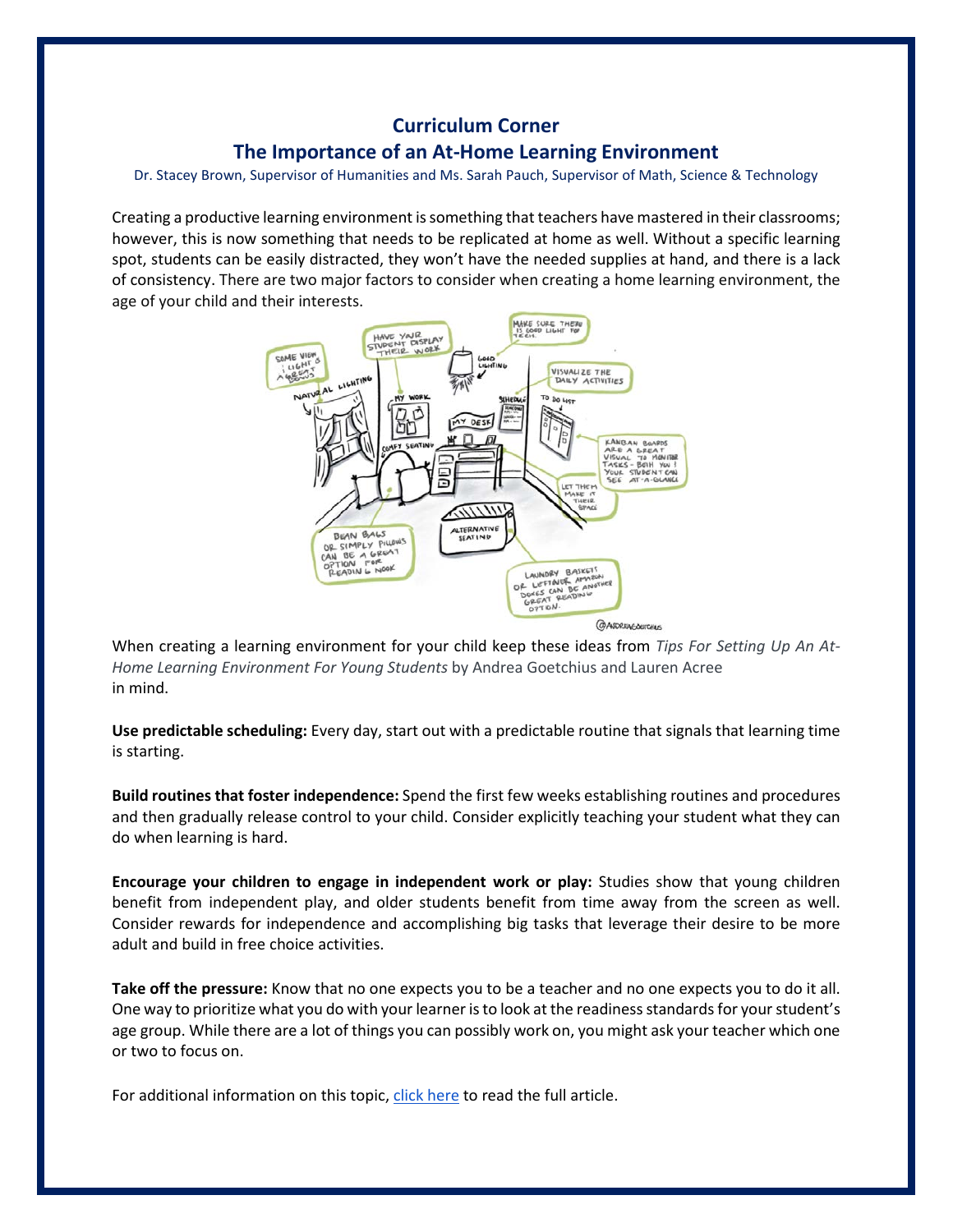# **The Importance of Asking Questions: Promoting Inquiry**



Dr. Jonathan Hart, Superintendent of Schools

One of our strategic goals this year is inquisitive learning. Specifically, our goal asks all members of our community to create and establish an inquiry framework that values an interest-driven learning environment. Learners will, individually and collaboratively, focus on identifying, analyzing, and solving problems as inquisitive members of their community. So, what does this mean? How can parents help? After all, parents are critical members of our community who can promote inquiry.

It's actually pretty simple. You can start by asking questions. During our strategic planning process, the team working on the inquisitive learning goal came across a New York Times article from 1988, which sums up the power of asking good questions. In the article, Nobellaureate in physics Isidor Rabi, discusses why he became a scientist, rather than a doctor, lawyer or businessman. His answer was about how after school his mom asked him a question that made him think about his school day differently. His mom would ask, "Izzy, did you ask a good question today?" It was this question that prompted Dr. Rabi to continue asking questions that led him to become a scientist.

Asking questions promotes inquiry. Parents, myself included, will often ask something like "What did you learn in school today?" The response can often be "nothing" depending on the age of your child. In my case, my preschooler doesn't always remember he was even in school that day. It's up to us as parents to ask a different kind of question that promotes children's thinking. I now ask my 4-year old son, "What was your favorite part of school today?" Again, he's four so sometimes I don't get much of an answer, but many times I'll hear all about a story his teacher read or a friend he played with. Then I can ask more questions. Try asking your child about his or her favorite part of the school day. Consider other questions like: What was the hardest thing you had to do today? What did you read in class? What was your favorite class today? What made you smile today? Can you tell me how you showed kindness? These questions, even the SEL-like questions, promote critical thinking and analytical skills - skills embedded in our strategic goal. Start small and you, as parents, can help us achieve our inquiry goal!

I've attached a short YouTube video clip that summarizes Dr. Rabi's story: [click here.](https://www.youtube.com/watch?v=1Q_oZf0C5m4&disable_polymer=true)

## **Chromebook Technical Support for Students and Parents**

Mr. James Belske, District Technology Coordinator [jbelske@readington.k12.nj.us](mailto:jbelske@readington.k12.nj.us) or 908-386-2502



If you are experiencing any technical issues with a Chromebook, please [click here](http://www.readington.k12.nj.us/techrequest) to submit your issue or question, our support team will get back to you shortly.

**-----------------------------------------------------------------------------------------------------------------------------------------------------------------------------------------------**

- To follow up on any previously submitted request or general questions please email us at [techsupport@readington.k12.nj.us.](mailto:techsupport@readington.k12.nj.us)
- To troubleshoot common Chromebook issues at Home Please follow these steps [click here.](https://docs.google.com/document/d/1iQIM1lqdRHTRLrVw1tq2nSdKuVkmJFTTNDrxyf7e-h8/edit)
- Parent Resource: [Tech@Home Website](https://sites.google.com/readington.k12.nj.us/techathome/home)
- If you have any other questions, concerns, or feedback, please contact Jim Belske at the email address/phone number listed above.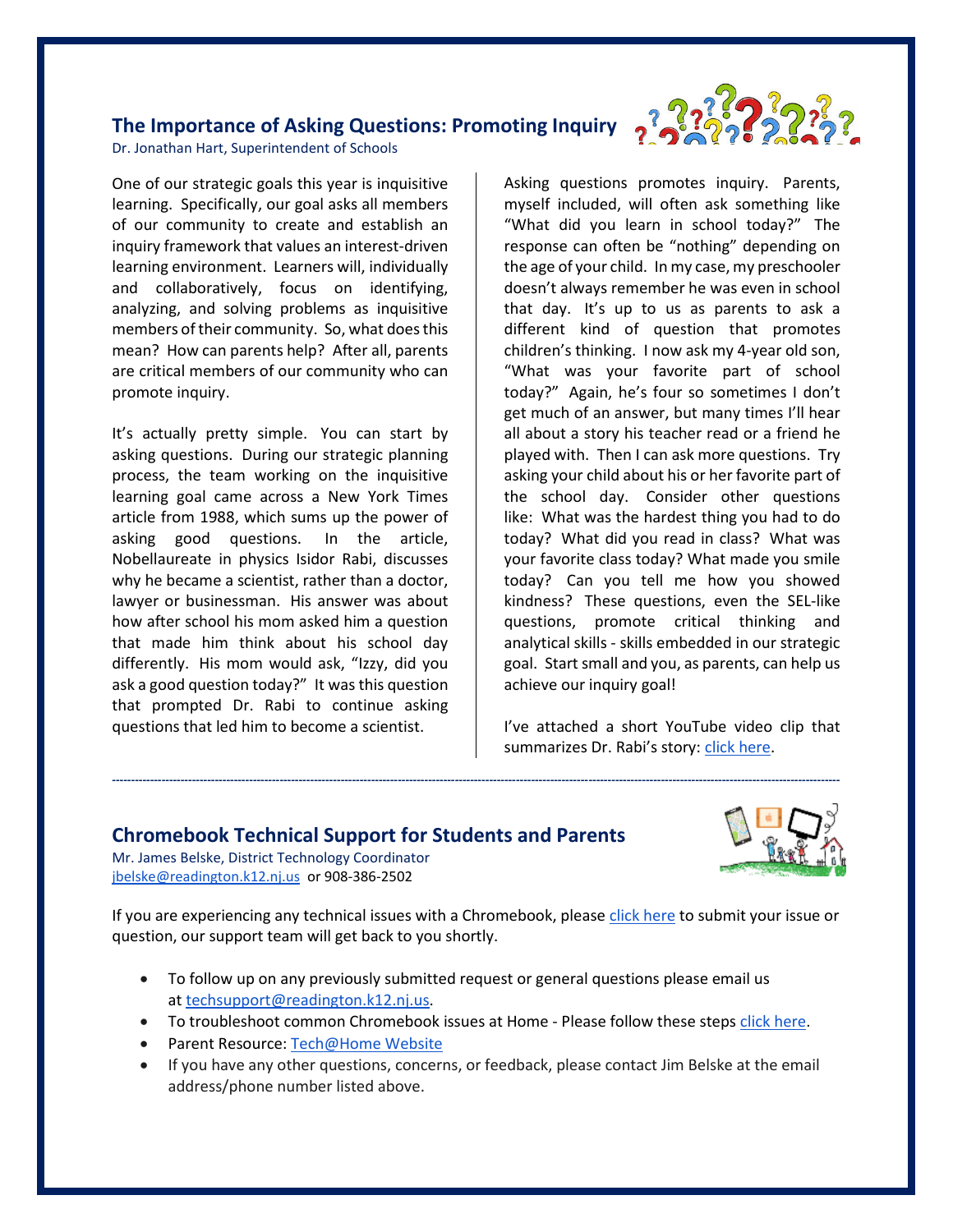

### **SEL Practices Around the District**

Mr. Anthony Tumolo, Supervisor of SEL and Special Projects

COVID-19 has and continues to have a profound effect on all of our lives, leaving life as we once knew it, forever changed. Social distancing, remote learning, and mask-wearing have become part of the daily conversations among many school districts including Readington Township Public Schools. The Readington staff strive to teach our students to develop resilience, grit, flexibility, and a centered mind and body through explicit social and emotional learning instruction. SEL has been a district priority for several years in Readington, but the administrative team recognizes that since the outbreak of the pandemic, the necessity for this work has increased exponentially. Below is a brief summary of some of our district efforts to ensure that our staff and students are mentally healthy, so they can navigate this new normal we have come to know all too well. Also, included is a list of upcoming events and educational training opportunities for parents and community members relating to social and emotional learning. Stay tuned for more information pertaining to dates, times, and virtual links in reference to these happenings.

|    | <b>SEL for Students and Staff</b>                                                                                                                                                                                                                                                                  |          | <b>SEL Events and Programs for</b><br><b>Community Members</b><br>*Please check the Readington homepage and RSVP if<br>you plan to attend any of these virtual events.                                                                                                                                                                                                   |
|----|----------------------------------------------------------------------------------------------------------------------------------------------------------------------------------------------------------------------------------------------------------------------------------------------------|----------|--------------------------------------------------------------------------------------------------------------------------------------------------------------------------------------------------------------------------------------------------------------------------------------------------------------------------------------------------------------------------|
| 1. | Daily Brain Break Videos to get<br>students moving throughout the day<br>(Breathe, Seated Exercises, Standing<br>Exercises, and Rest)                                                                                                                                                              | 1.<br>2. | Superintendent Virtual Coffee Chat on October<br>7th @ 6:00pm-7:00pm.<br>Virtual Parent Training from Child Assault<br>Prevention (CAP). This training is being offered                                                                                                                                                                                                  |
| 2. | Morning Meeting and Connection<br>Circles to strengthen classroom<br>relationships.                                                                                                                                                                                                                |          | to Readington Middle School Parents ONLY.<br>Date, time, and google meet link will share at<br>the appropriate time.                                                                                                                                                                                                                                                     |
| 3. | SEL activities and lessons that are<br>integrated into academic curricular<br>subjects.                                                                                                                                                                                                            | 3.       | Four 1-hour virtual parent sessions focused on<br>(Self<br>CASEL's 5 core<br>SEL competencies<br>and Self-Management,<br><b>Social</b><br>Awareness                                                                                                                                                                                                                      |
| 4. | Weekly Student Check-ins that will<br>be administered in November,<br>January, and April. The School<br>Counseling Department will meet<br>regularly to<br>the<br>review<br>data<br>collected and create action plans to<br>support all of our students and their<br>emotional and academic needs. |          | Relationship<br>Skills,<br>Awareness,<br>and<br>Responsible Decision-Making). These sessions<br>will be led by a panel consisting of various<br>members from the Readington SEL District<br>Committee. Together we will unpack each<br>competency and provide strategies geared<br>towards adult and student SEL competence.<br>Take-home resources will be provided for |
| 5. | Professional development<br>opportunities focusing on Adult SEL                                                                                                                                                                                                                                    |          | participants.                                                                                                                                                                                                                                                                                                                                                            |
| 6. | Resources on self-care practices for<br>the Readington staff to ensure their<br>emotional needs are being heard,<br>valued, and adequately met.                                                                                                                                                    |          |                                                                                                                                                                                                                                                                                                                                                                          |

"Find the good. It's all around you. Find it, showcase it, and you'll start believing in it." - Jesse Owens